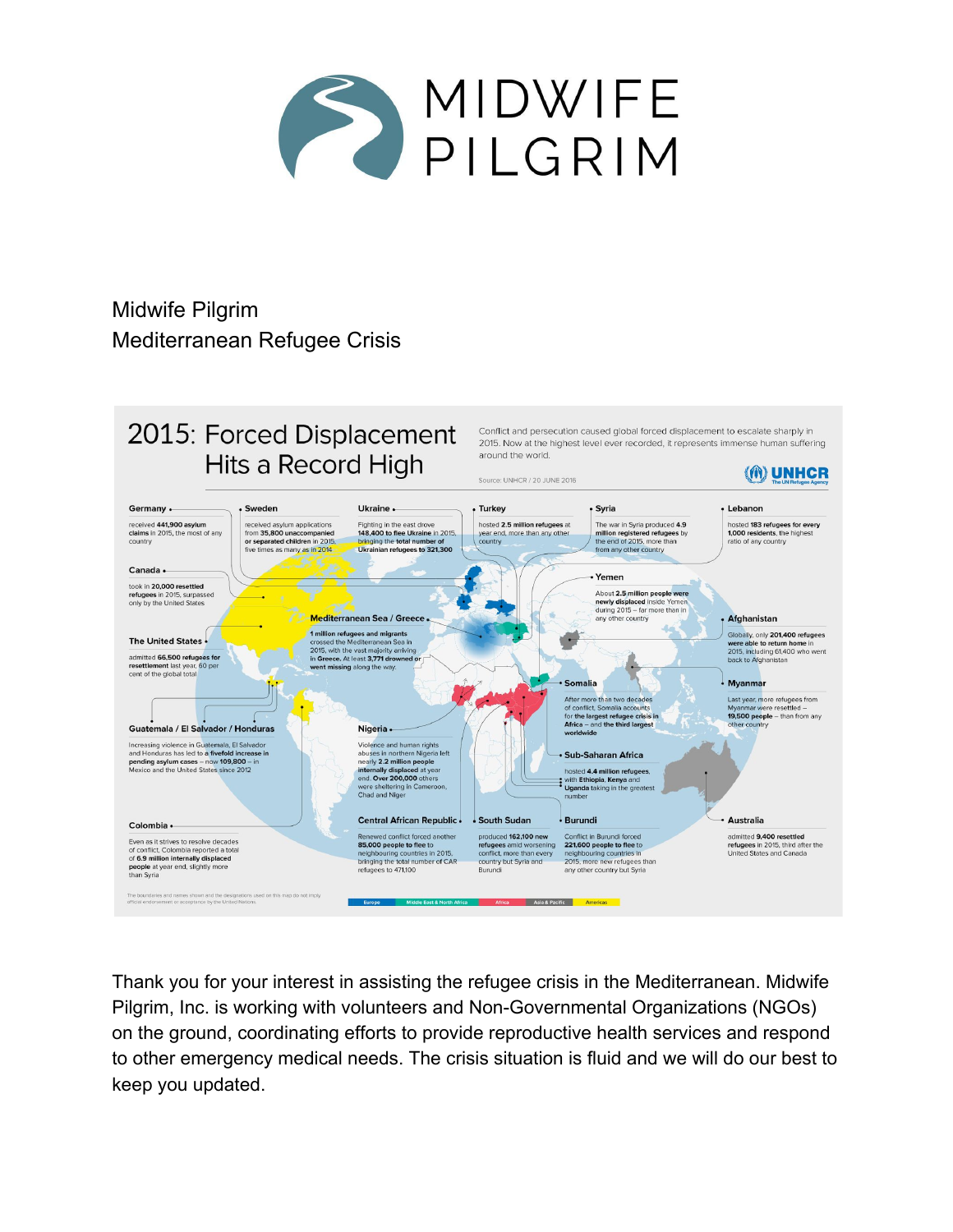

Thousands of men, women, and children, the great majority escaping the brutal war in Syria, but refugees flee Iraq, Afghanistan, and many other countries as well. Numerous refugees are women in dire need of reproductive health care. Many suffer from severe lack of food or clean water, no prenatal care, as well as exposure to the elements. Additionally they are at high risk for sexual violence, and like so many women survivors of war may have experienced rape, abuse, or even torture. Currently the borders are closed to all migrants and the refugee camps in Greece are overflowing and often lack basic necessities. Those who were further oppressed or without funds have stayed behind in Turkey with little hope of assimilation or support. These women and families hope to journey forward to rebuild their lives in Europe but the dream seems unlikely to become reality.

Midwife Pilgrim volunteers provide risk screening, treatment when we can, gentle hands, and respite within the camps and as outreach. In Greece there are several NGOs on the ground providing general medical care at various camps during limited hours – but there is a lack of competent midwifery care or reproductive health care services. We plan to fill this gap with midwives who can ensure women receive the care they need. In Turkey we work with a local group and do our best to follow these migrant workers as they are forced to work the fields for substandard housing and pittance of meals and then move on when the crops change.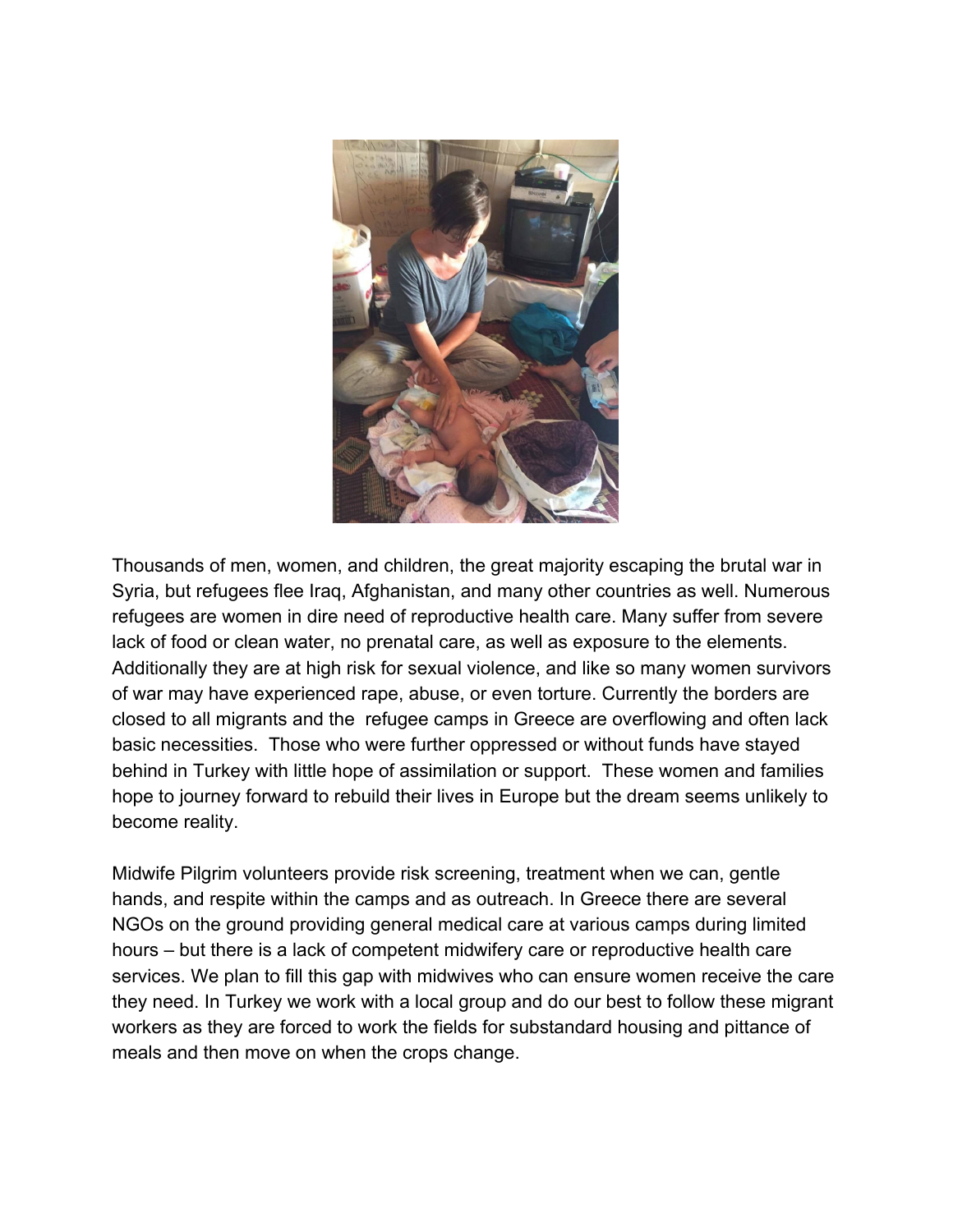

# **How you can help!**

#### **Volunteer**

Midwife volunteers will treat acute women's health problems, provide prenatal and postnatal care, offer feeding support and women's education classes, attend deliveries as needed, assess women for history of sexual violence, and offer treatment or refer to other care. Our job is to help these women go forward on their journey or remain where they are in the best possible health we can offer with limited resources. In addition, we often are called to help other providers manage chronic issues such as parasites, or first aid issues as they arise. It is vital that you feel comfortable in settings with limited resources or support.

#### **Fundraise**

Fundraising is crucial for most midwives to be able to participate in this mission. Sites like GoFundMe, Crowdrise, Kickstarter, friends, family, your local houses of worship and civic organizations (Rotary Club) are great places to turn for support. We suggest you do your research first before choosing an online site, to help maximize your return.

As a 501(c)3 organization, all donations made directly to Midwife Pilgrim are tax deductible. Please have all funds donated directly to Midwife Pilgrim tagged with your name and we will use them to help offset your expenses. Our fundraising guidelines require that 15% of all funds directed to us go towards general organizational support and capacity-building, as well as future program planning. Please link direct fundraising to: <http://www.midwifepilgrim.org/donate.html>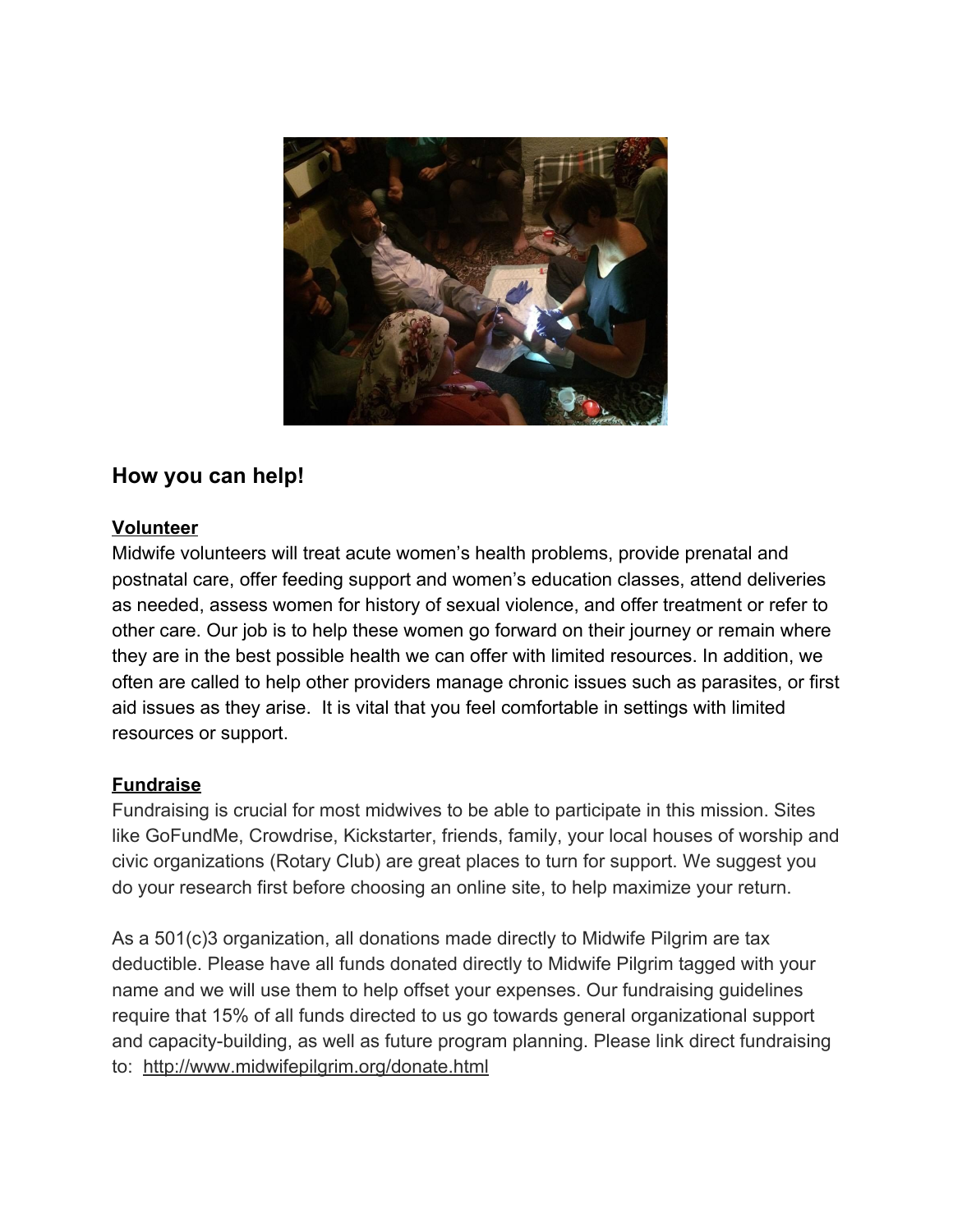# **Things to Consider**

### **Licensure**

You will not be licensed in Greece or Turkey; however, we do expect you to carry a copy of your current license with you at all times. There have been no reports of providers being harassed for volunteering or helping in Greece but there are reports in Turkey of volunteers in general being targeted when it was felt that there was too much publicity. As long as you stay with your group and within your scope of practice you should be fine.

It is also important to state you are a tourist when you go through customs. Please do not tell them you are there to work or volunteer for refugees as you will be flagged and could be delayed. Security is a concern and the governments are being very cautious.

## **Support**

We are working to establish relationships with several NGOs on the ground (some sanctioned by the Greek and Turkish governments and some not) to enable you to have access to transportation, translators, physician referrals, and ease of referral to local hospital for high-risk cases. You will need to utilize your diplomatic skills when working with others.

We expect your budget will be approximately \$2500 per month and may vary considerably depending on your location and preference for housing. Some volunteers have needed much less but none have needed more. This should comfortably cover basic expenses such as simple room and board, public transportation, and local phone service as well as give you some extra to purchase needed supplies locally. Please keep this in mind while fundraising. We recommend having at least an additional \$1000 per month available as a buffer, above housing costs and other needs for each month of service. Airfare is another item that you should budget for and will vary from location to location.

## **Our Expectations**

We want to remind you of the challenges you may face. Please consider factors like personal health, stamina, ability to function with few resources, as well as ability to work in situations where you may have little or no support. The conditions in and outside the camps are bleak, almost "medieval" as one volunteer described it. The emotional toll will be great; therefore self-care is important and we expect you to contact us if your availability changes at any point in the process of preparing to serve those in crisis.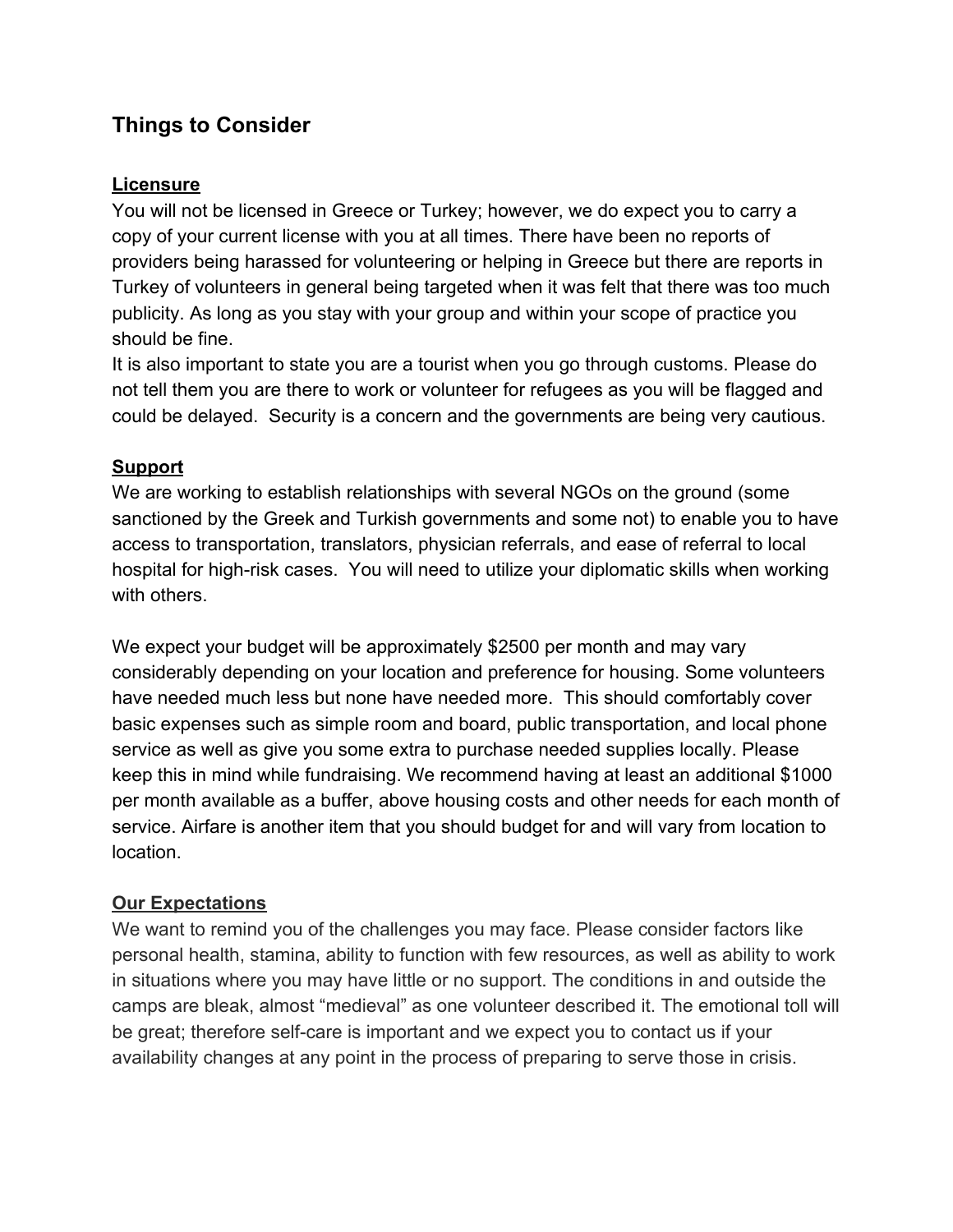

### **When in the field**

You are expected to act professionally, obey all laws and regulations, practice within your skill set and scope of practice, and know your limits professionally and personally. You must take full responsibility for your health, research if any medications you need are available in the country we send you, and bring enough medications for yourself when you go. Pack lightly but make sure you have what you need for your personal health.

We recommend you follow the Center for Disease Control's (CDC) guidelines for prophylaxis and immunizations. We highly recommend visiting your travel clinic to start preparing for possible deployment sooner than later. The current information on Greece can be found at:

[http://wwwnc.cdc.gov/travel/destinations/clinician/mission\\_disaster/greece?s\\_cid=ncezid-dgmq-travel-single-](http://wwwnc.cdc.gov/travel/destinations/clinician/mission_disaster/greece?s_cid=ncezid-dgmq-travel-single-002)[002](http://wwwnc.cdc.gov/travel/destinations/clinician/mission_disaster/greece?s_cid=ncezid-dgmq-travel-single-002)

And for Turkey at:

<http://wwwnc.cdc.gov/travel/destinations/traveler/none/turkey>

You will be an ambassador of Midwife Pilgrim and our mission to serve with skilled and compassionate care. We expect you to behave in ways that are culturally sensitive, and to refrain from judgement. Be prepared to offer treatments (such as Plan B for rape survivors or requests fns) that women may want, or need, or decline for their own reasons. We expect you to leave your own personal beliefs at home in this regard. Pilgrims go purely to serve, not to indoctrinate.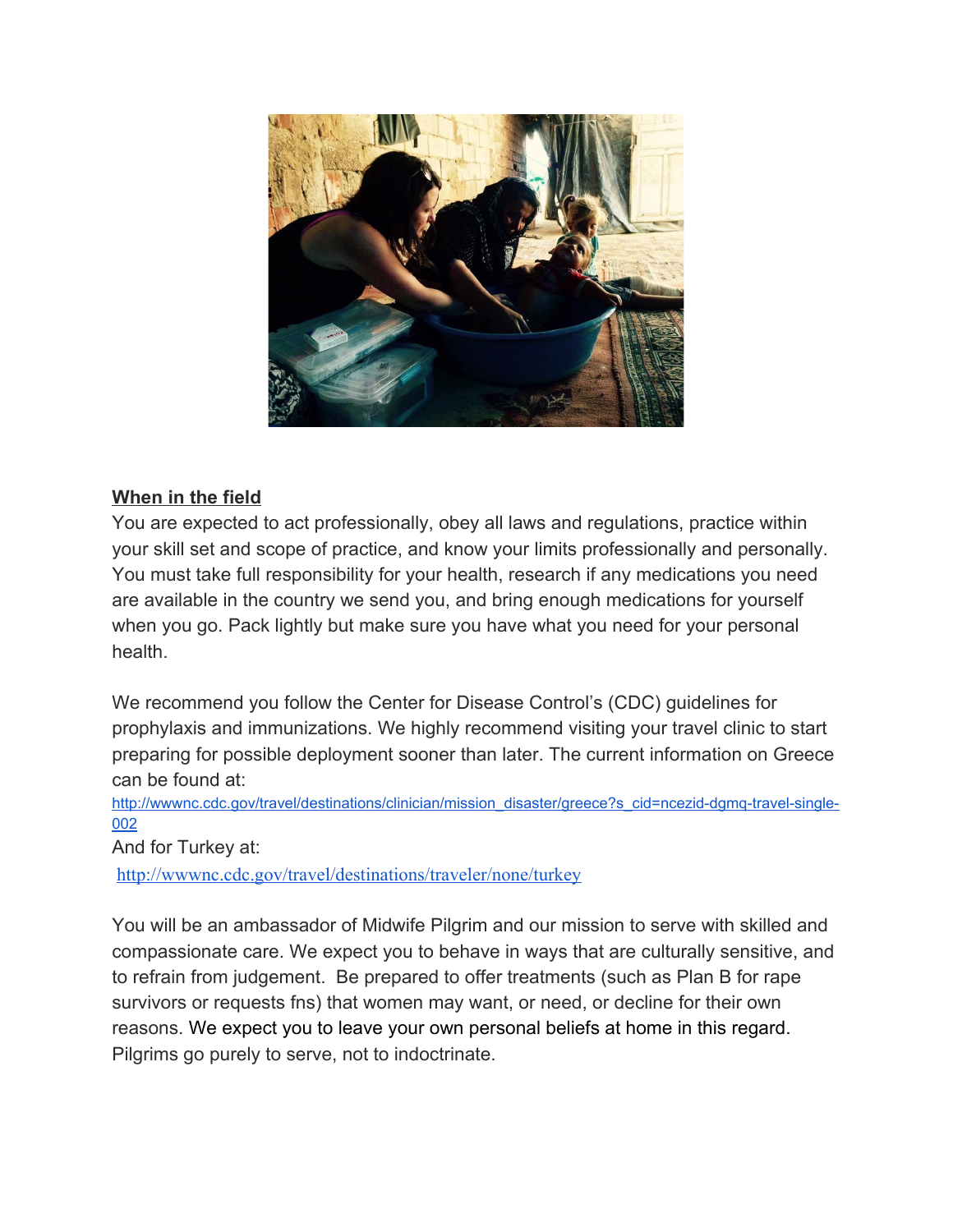If you are under the umbrella of another organization, their requirements and rules must be met as well.

We understand your specialty is women's healthcare. However, there will be times when you will be asked to step in and help with other tasks or care for those outside your normal expertise. We trust that you will do what you can to serve the people of this community and do your best to ease the suffering you will witness.

## **Record keeping**

Record keeping not only assists the women we serve in giving them their records to pass onto the next healthcare worker so care is more efficient, it also helps you during your follow up. It is vital that you keep a good record that includes the patient's: name, condition, diagnosis and treatment. Please keep a copy for yourself as well. This can be easily done in a notebook but we can assist you with a form if you need. *We are requiring all volunteers to report to us the work they do including who they see and what they treated.* This helps us for a variety of reasons including:

- 1. To prepare midwives who arrive after you with realistic expectations
- 2. To help us be more effective as we continue to work in this ever-changing climate
- 3. To assess our impact and coordinate efforts

## **What To Bring**

You will be in touch with your group before you leave and they will let you know if there is anything they cannot get locally and need you to bring. It is always best to buy supplies and medications for refugees locally if you can.

- **● Doppler/batteries**
- **● blood pressure cuff**
- **● stethoscope**
- **● thermometer**
- **● alcohol or bactericidal wipes for cleaning equipment**
- **● Nitrazine paper**
- **● Pregnancy tests**
- **● urine dip sticks**
- **● suture materials**
- **● headlamp/batteries**
- **● gloves**
- **● a wifi and google docs capable device**
- **● electricity converter**
- **● personal medical kit**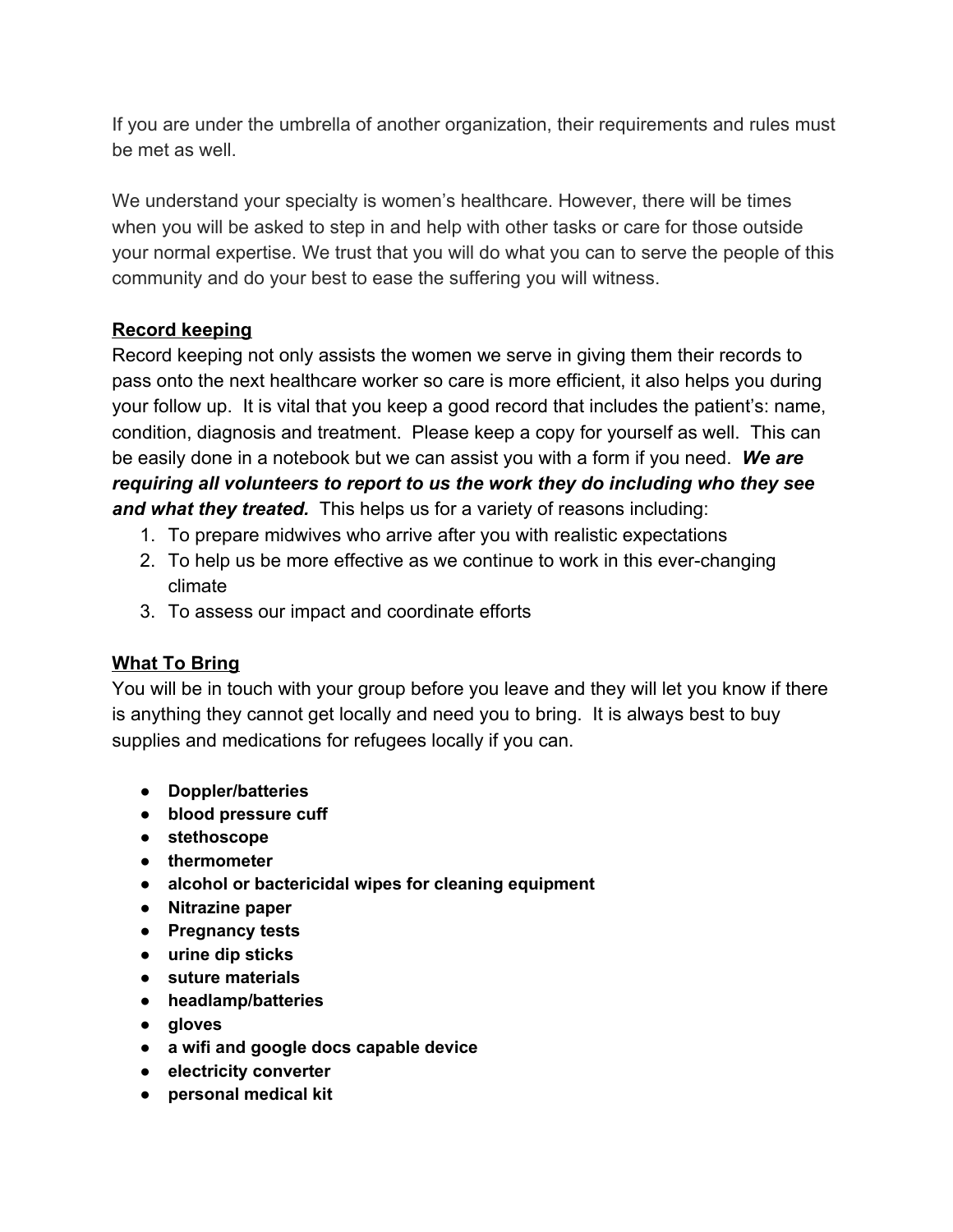- **● Euros and Liras.** ATMs are available in the larger towns but may not be easily accessible. The airport in Athens does not always have working ATMS and money exchange can be time consuming and often has more fees than your local bank. You may find it helpful to change your money at the money exchange kiosks in the airports when you first arrive or prior to travel.
- **● unlocked phone.** Plan to get a local sim card unless you have an International plan. Check with your provider, some plans are prohibitively expensive or have limited access so getting a local sim card is often the best. You will need this to communicate with the various organizations in Greece and with your group in Turkey. Install Whatsapp. Facetime and Skype are also a good options for staying in touch with people back home since both can be used with wifi.

### **Airfare**

The best rates are found if you fly into Athens and then make separate arrangements to get to your final destination either by air, boat, or car/bus. There is an expensive fee for bringing bags this way, (approx. \$100 USD) so the difference between tickets vs. directly may not be as great. Plan on raising enough funds for all your expenses.

#### **Lodging and Food**

There are many hotels and guest houses with reasonable rates (\$20-\$60/night) for volunteers. Depending on where you are placed, housing may be provided at low or no cost so please budget accordingly. You will not be staying in the camps. We will assist you with finding accommodations if you need.

#### **Healthcare**

There are hospitals to assist you if you have a need but they are often overwhelmed and understaffed. It is best to bring your own personal medical kit. There are pharmacies in most areas and with the exception of narcotics you purchase most anything you need at a reasonable cost. *We cannot stress enough the importance of medivac insurance in case of a personal emergency.* We recommend Frontier Medex: [https://www.medexassist.com/.](https://www.medexassist.com/)

#### **Language and Culture**

This population is mainly Muslim and Arabic and Farsi speaking. While some English is spoken, you will greatly benefit from a translator if you don't know the language – yet translators may or may not be available. Learning a few words of Farsi or Arabic will be helpful and respectful. An app for translation will be helpful. Google translator is highly recommended: <https://translate.google.com/>There is a free mobile app as well.